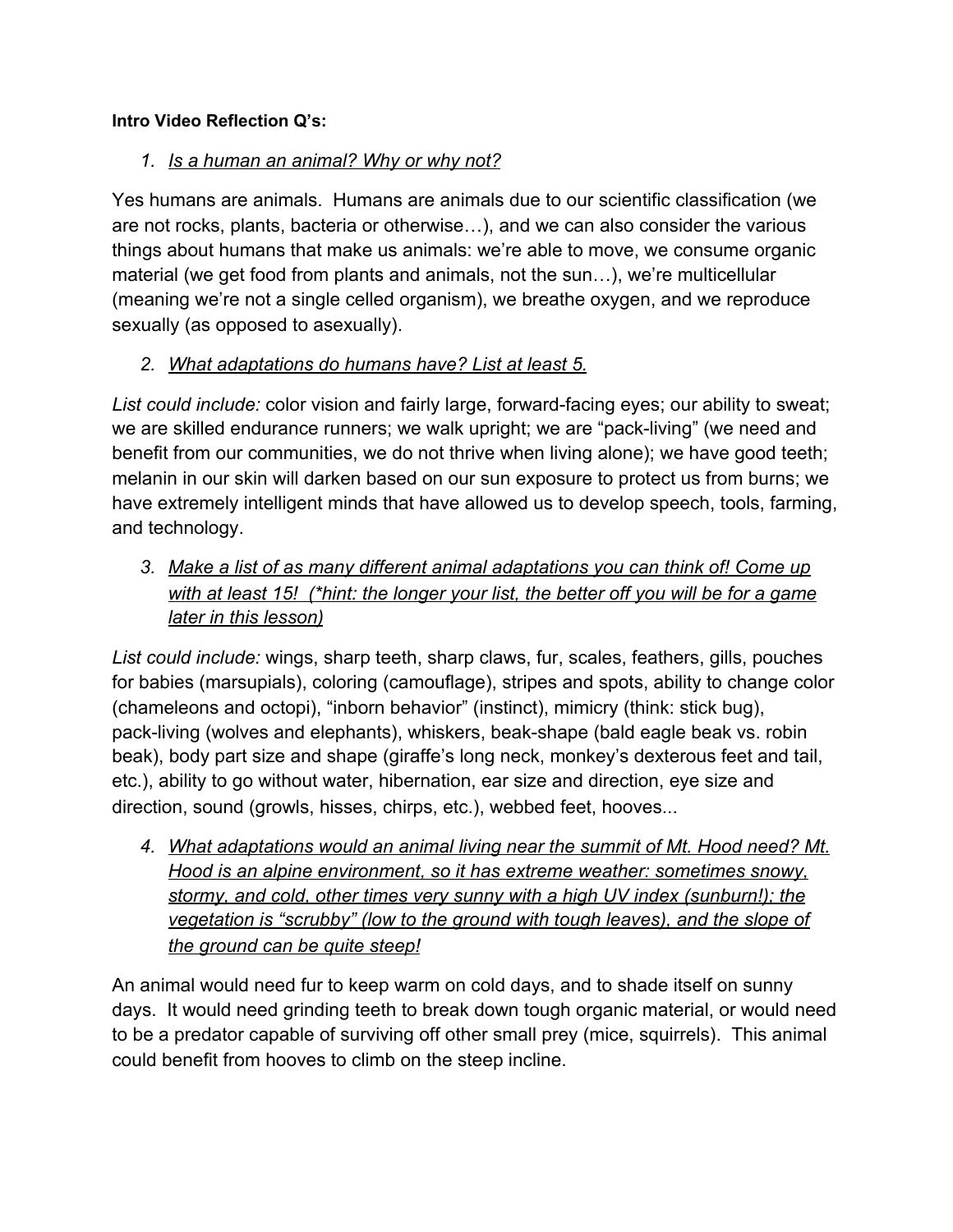## **Deer Ears Listening Exercise:**

- "Due to deer coloring, they blend right into their surrounding environment, making them difficult to spot (what is the science-y way to describe this? … *CAMOUFLAGE*)"

## **Unpacking the Mouse Skit:**

*1. Could Mouse 1 just simply try really hard, eat all his vegetables, and grow bigger ears overnight? Why/why not?*

No. Adaptations do not happen overnight. When I go swimming in the lake in the summertime, I do not grow gills (no matter how badly I wish I could!). While it may seem like an animal can change in this way (rabbits changing their fur color from brown to white in the winter), this type of physical change is already embedded into that animal's genes. A full-grown mouse will have the ears it has--no growing will happen. **Adaptations do not happen overnight!**

*2. Explain how the mice species got bigger ears over the course of time.*

Adaptations like ear-size happen over the course of time because species **change is the result of reproduction**: the strongest animals have traits that have helped them survive and become strong, they are chosen by each other to reproduce, and they then pass those strong genetics onto their offspring. Think about male deer fighting with their antlers--this is done to prove dominance. They are showing off how strong their rack is so a female deer will choose to reproduce with them, and their deer baby will also have strong antlers.

## *3. Mouse 4 heard the owl! Why didn't he survive?*

Having big ears is a trait that has allowed past generations of mice to survive by enabling them to hear predators approaching and run away to a safe hiding spot. So, over time as many generations of big-ear mice reproduce and pass on that big-ear trait, Mouse 4 was born and had big ears that were too big! He could hear the predators, but his gigantic ears got in the way of him running away to safety and he became bird food.

> *a.* Come up with a term to describe this process: *mouse 4 had an exaggerated trait, he didn't survive because of it, and therefore he won't pass that trait on to future mice generations.*

*Answers could include:* survival of the fittest, "law-of-the-jungle," natural law, natural selection, phylogeny, darwinism, evolution

- *4. From this video, we learned that adaptations happen over the span of generations!!! What is a "generation'' and how long is it?*
	- *a. (*Hint: *How might your answer to "how long it is" change depending on the animal you're considering?)*

A "generation" is the group of animals living at about the same time, it is roughly the timeframe that it takes to reproduce. How long it is depends on the species we're thinking of.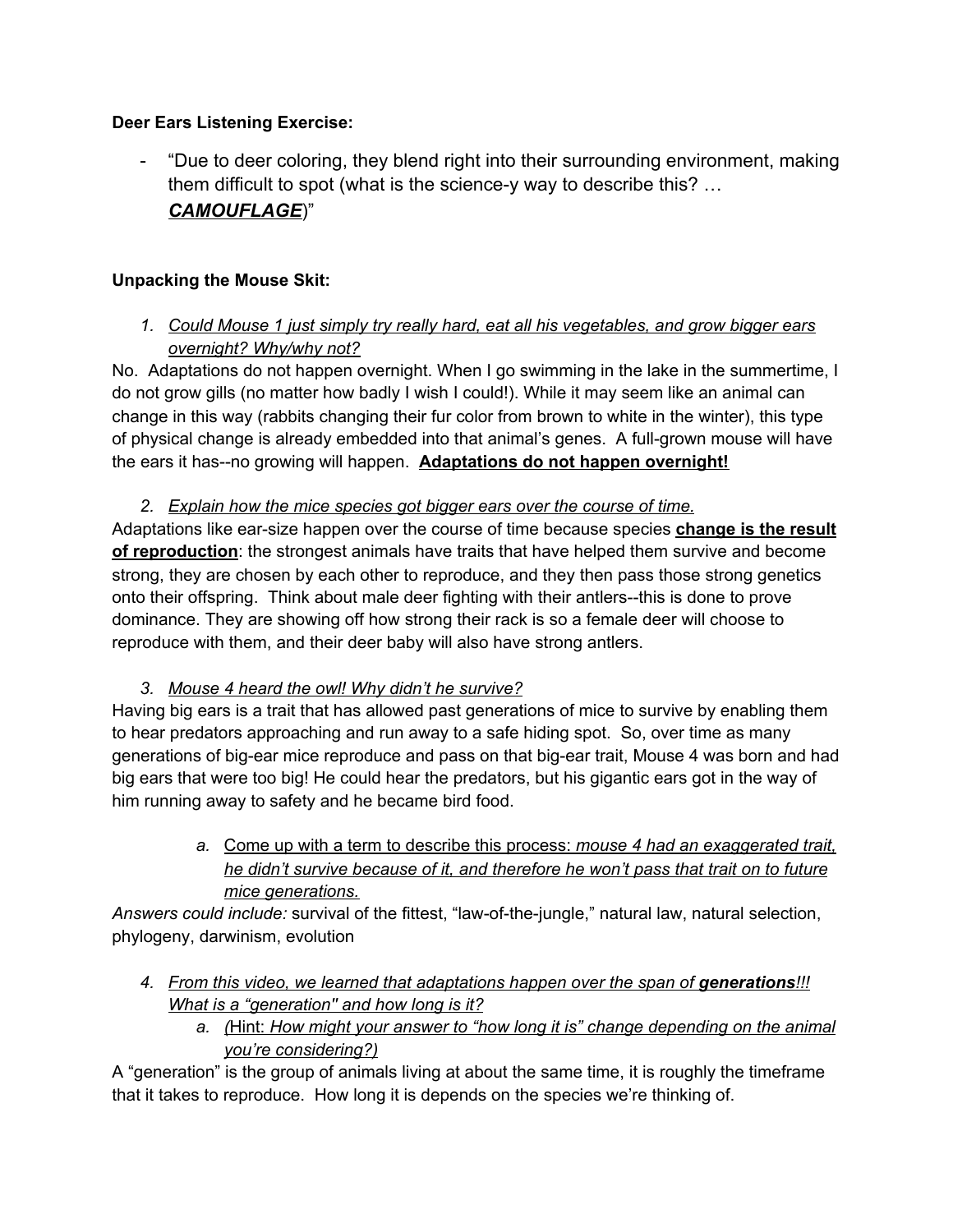b. Make your best estimate of a generational timeline for each of the following: Mice, Deer, Humans, Fruit fly, Bacteria. **E.g.** "New generations of **mice** are born every **\_\_#\_\_ seconds/minutes/hours/days/weeks/months/years**…"

New generations of mice are born every 4-7 weeks New generations of deer are born approximately once every 1-2 years New generations of humans are born every 15-20 years New generations of fruit fly are born every 10-20 days New generations of bacteria are born every 15-60 minutes

5. *Super Thinker Bonus Question:* Have you ever had strep throat or an ear infection and gotten medicine from your doctor to cure it? Did your doctor explain how important it is to take every single pill prescribed, *even if you start to feel better before you've finished them all?*

Bacteria was causing the infection, and the pills you got were "antibiotics." As antibiotics work, they weaken and kill the bacteria causing the infection.

**Connect the dots between why it's important to finish all the antibiotics you're prescribed, and the generational timeline of a bacteria.**

It's important to finish all the antibiotics because as it says above, "antibiotics *weaken* and kill the bacteria," so if there is a strong bacteria causing your infection you may start to feel better once it is weakened (but not killed!) and if you stop taking the antibiotics at that point, that bacteria can still reproduce (every 15-60 minutes!) and will pass on its strong genes. The next generation of bacteria could be so strong that it becomes resistant to antibiotic medication.

#### **Behavioral vs. Physical Adaptations**

*Behavioral list could include:* what an animal eats, how the animal moves, how the animal protects itself (fight or flight?), migration patterns, ability to change color (chameleons and octopi), "inborn behavior" (instinct), mimicry (think: stick bug), pack-living (wolves and elephants), hibernation, dormancy, sound (growls, hisses, chirps, etc.), ability to go without water...

*Physical list could include:* wings, sharp teeth, sharp claws, fur, scales, feathers, gills, pouches for babies (marsupials), coloring (camouflage), stripes and spots, whiskers, beak-shape (bald eagle beak vs. robin beak), body part size and shape (giraffe's long neck, monkey's dexterous feet and tail, etc.), ear size and direction, eye size and direction, webbed feet, hooves…

It's okay if I classified something as "behavioral" and you classified it as "physical," there is a lot of overlap!